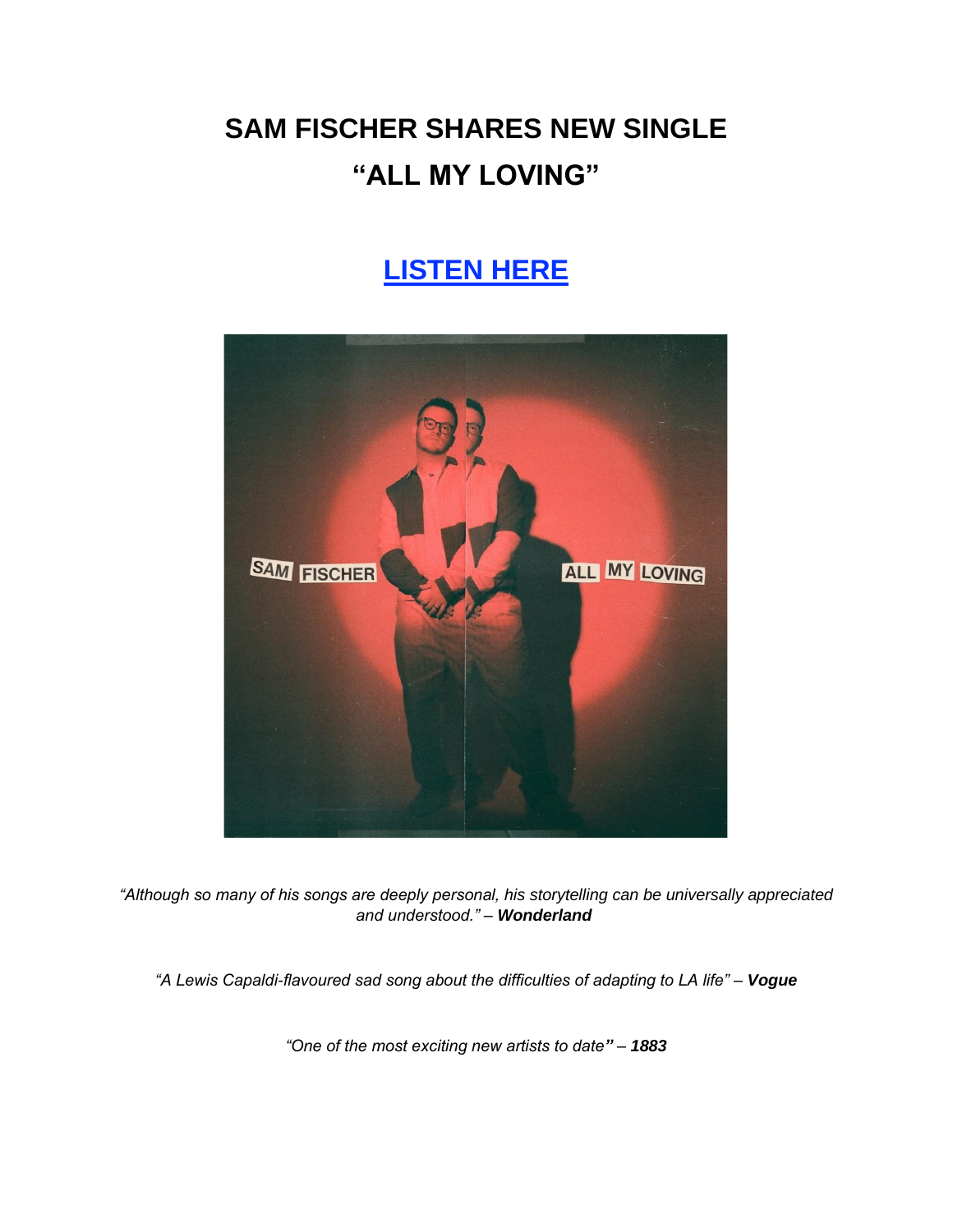#### *"Emotional and all-too-relatable" – Billboard*

#### *"Self-reflective writing to euphoric pop bops – Sam Fischer is spinning setbacks into success" – Notion*

(June 17, 2022) – Today, **Sam Fischer** shares his compelling and emotive new single, **"All My Loving."** Out now via **RCA Records**, the release follows his recent single **"Hopeless Romantic"** and his hit songs **"This City"** and **"What Other People Say"** with **Demi Lovato**.

Co-written and produced with **Steve Mac** (Ed Sheeran, Calvin Harris, One Direction) during the pandemic, "All My Loving" is a soulful and heartfelt song about having an honest conversation with yourself to do better. It builds to a euphoric and passionate chorus of declarations that showcase Sam's powerful vocals.

"'*All My Loving' was written with living legend and pop god Steve Mac in the middle of the pandemic over Zoom, so anything but a big banging pop song about love was not going to be possible,"* says **Sam** of the release. *"The song itself came from the phrase 'have an honest conversation with yourself, Sam' being yelled at me. If you were in any relationship throughout the last few years, you're lying if it wasn't uniquely challenging at times. My issue is it wasn't a fair fight because I was absolutely the problem and also the one starting it. So, this song is both a banger and a big statement."*

#### **About Sam Fischer**

Australian-born Sam Fischer first introduced himself with his *Not A Hobby EP* and has achieved welldeserved attention since for his heartfelt songs. Touring North America with his friend **Lewis Capaldi**, he wowed crowds with his buoyant personality and pure love and talent for songwriting. Now based between LA and London, he not only has received acclaim for his own work, but he continues to solidify his spot as one of the hottest current writers, having worked with global pop superstars including **Ciara, Cat Burns**, **Lennon Stella, Louis Tomlinson, Elle King, Jessie J, Virginia To Vegas** and many more.

Sam's debut single, **"This City,"** currently stands at over 500 million worldwide and earned Gold certification in the US, performing the track on *Ellen, Jimmy Kimmel Live!,* and *The Late Late Show with James Corden*. His duet with **Demi Lovato**, **"What Other People Say,"** has sold over 1 million copies and earned praise from *Billboard, Rolling Stone, People, NME, Popsugar,* and more, in addition to Sam and Demi performing the song on *Ellen*. Earlier this year, he completed his first live tours in the UK and US and recently supported **Ashe** on tour in the UK and Europe.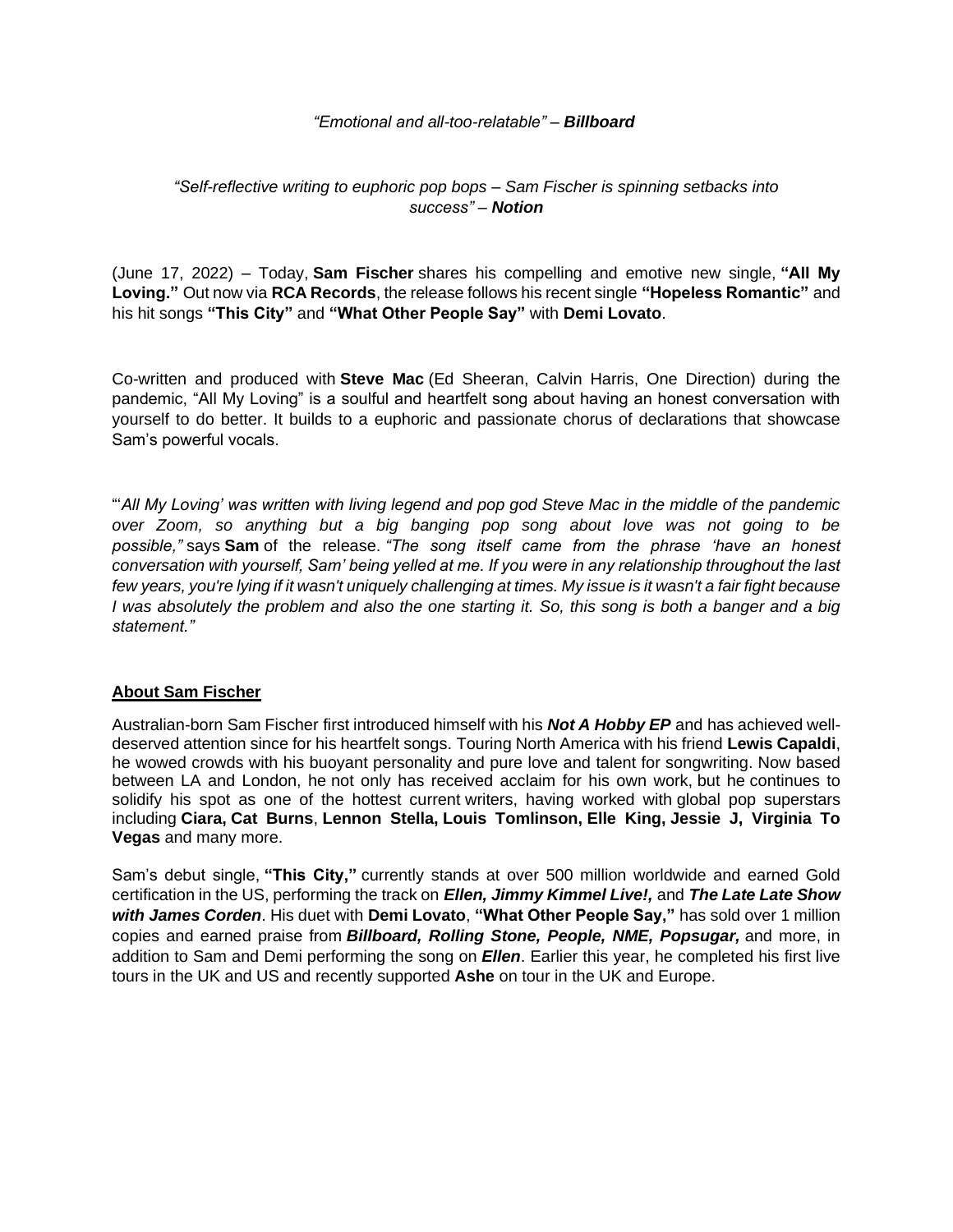

(Photo Credit: Oscar Ryan) [Download Press Image Here](https://eur01.safelinks.protection.outlook.com/?url=https%3A%2F%2Fbit.ly%2F3xutax3&data=05%7C01%7Cnoelle.janasiewicz.sme%40sonymusic.com%7C4f0c35488a6b41689d8108da507de8dd%7Cf0aff3b791a54aaeaf71c63e1dda2049%7C0%7C0%7C637910798947616077%7CUnknown%7CTWFpbGZsb3d8eyJWIjoiMC4wLjAwMDAiLCJQIjoiV2luMzIiLCJBTiI6Ik1haWwiLCJXVCI6Mn0%3D%7C3000%7C%7C%7C&sdata=zCjbHNxBUCMew87SVNu3QnOZhORJ5uW%2Fum3fuF1vfEI%3D&reserved=0)

### **smartURL:**

[https://smfschr.com/allmyloving](https://eur01.safelinks.protection.outlook.com/?url=https%3A%2F%2Fsmfschr.com%2Fallmyloving&data=05%7C01%7Cnoelle.janasiewicz.sme%40sonymusic.com%7C4f0c35488a6b41689d8108da507de8dd%7Cf0aff3b791a54aaeaf71c63e1dda2049%7C0%7C0%7C637910798947616077%7CUnknown%7CTWFpbGZsb3d8eyJWIjoiMC4wLjAwMDAiLCJQIjoiV2luMzIiLCJBTiI6Ik1haWwiLCJXVCI6Mn0%3D%7C3000%7C%7C%7C&sdata=cvlkDuLGJEJfPffBlnh9UyT1iFHjWnTDQcd2PwplIEo%3D&reserved=0)

**Follow Sam Fischer**